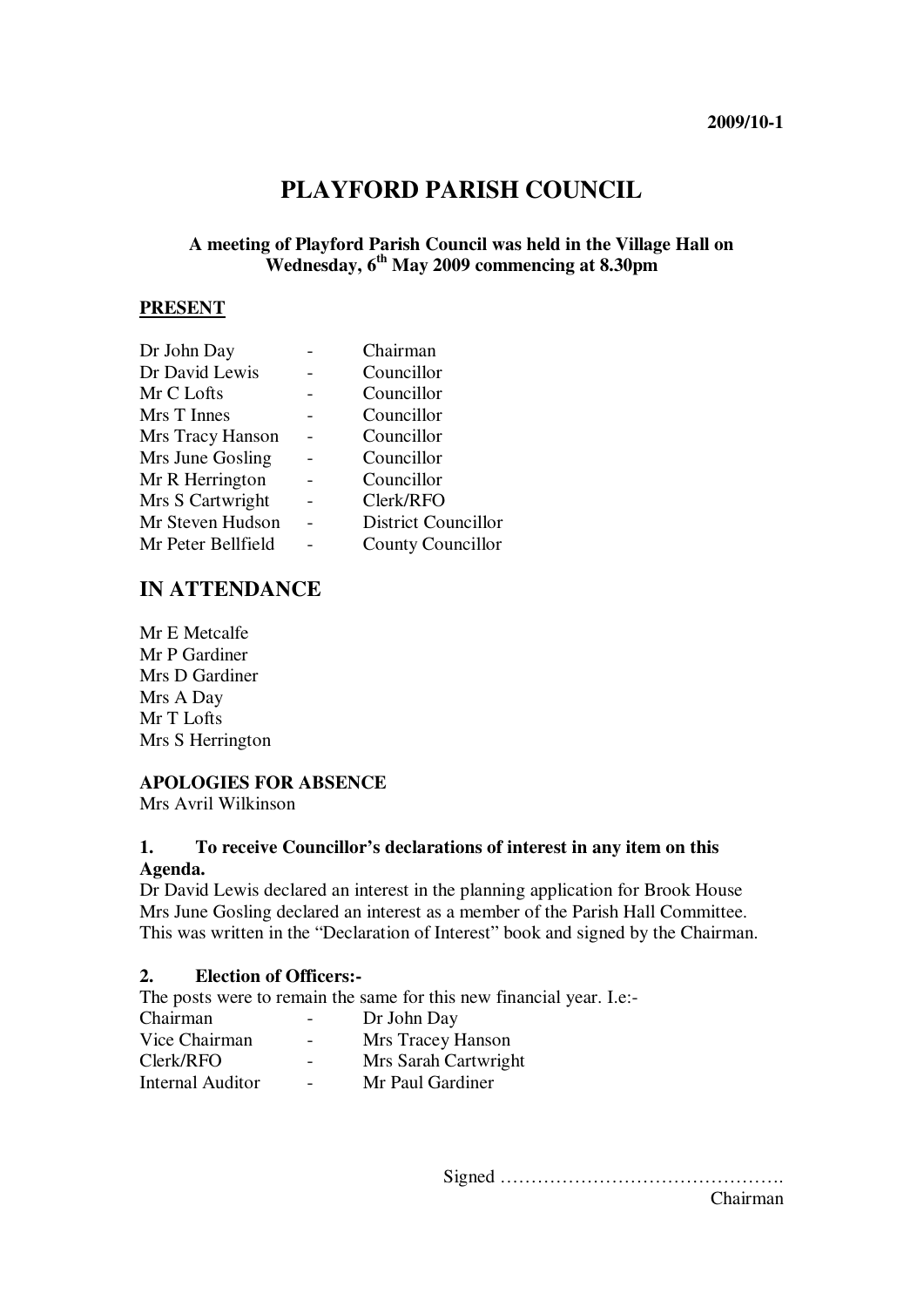# **3. Approval of Minutes of Meeting held on 4 March 2009**

The minutes of the meeting held on  $4<sup>th</sup>$  March were approved as a true and accurate record of the discussion at that meeting. The minutes were then signed by the Chairman.

### **4. Matters arising from the minutes (not covered in Agenda items listed below)**

None

## **5. Welcome Leaflet**

This has now been revised and will be emailed to Councillors shortly. The clerk was asked to check the cost of having 150 copies printed. (We have budgeted £100 for this). The leaflet will be distributed with the Benefice newsletter. It was suggested that the welcome leaflet be updated yearly either with amendments put in via a slip of paper in the Benefice Newsletter or the printing of an entirely new welcome leaflet once a year.

## **6. Local Development Framework**

The Chairman has written to SCDC confirming that Playford Parish Council supports the Martlesham development but is opposed to any developments in the Playford area north of the A1214 and in particular the proposal from Kiln Farm. Mr Steven Hudson informed us that approximately 10% of the plots of land put forward in the LDF Site Specific Allocation "wish list" will be granted planning permission. Dr David Lewis raised concerns that the process seemed a bit vague. Could the clerk find out more and report back at next Parish Council meeting.

# **7. Highways**

Footpath 20 through the woods has been cleared. Ref 1396406 The issue of a "hand rail" for the entrance to the playing field is being pursued with the Highways department of SCC. Ref 1400531. Tel: 583000 The clerk reported that Mr Chris Cocksedge had approached her with regard to Byway 19. He felt very strongly that cars should not be allowed on this route. Councillors agreed that the clerk should write to Mrs Carol Ramsden - who is an expert in this field of work – and see what advice/help she can give to us. Brambles in Dr Watson's Lane were still a problem and are being dealt with by the Highways department. Ref: 1396413. The route from Playford to Bealings school needs to be chased up.

# **8. Notice Board**

The Probation team has been contacted re: oiling of the notice board. The Chairman suggested re-designing it and perhaps having it encased in glass. Quotes to be obtained from SALC and SCDC for a new notice board.

> Signed ………………………………………. Chairman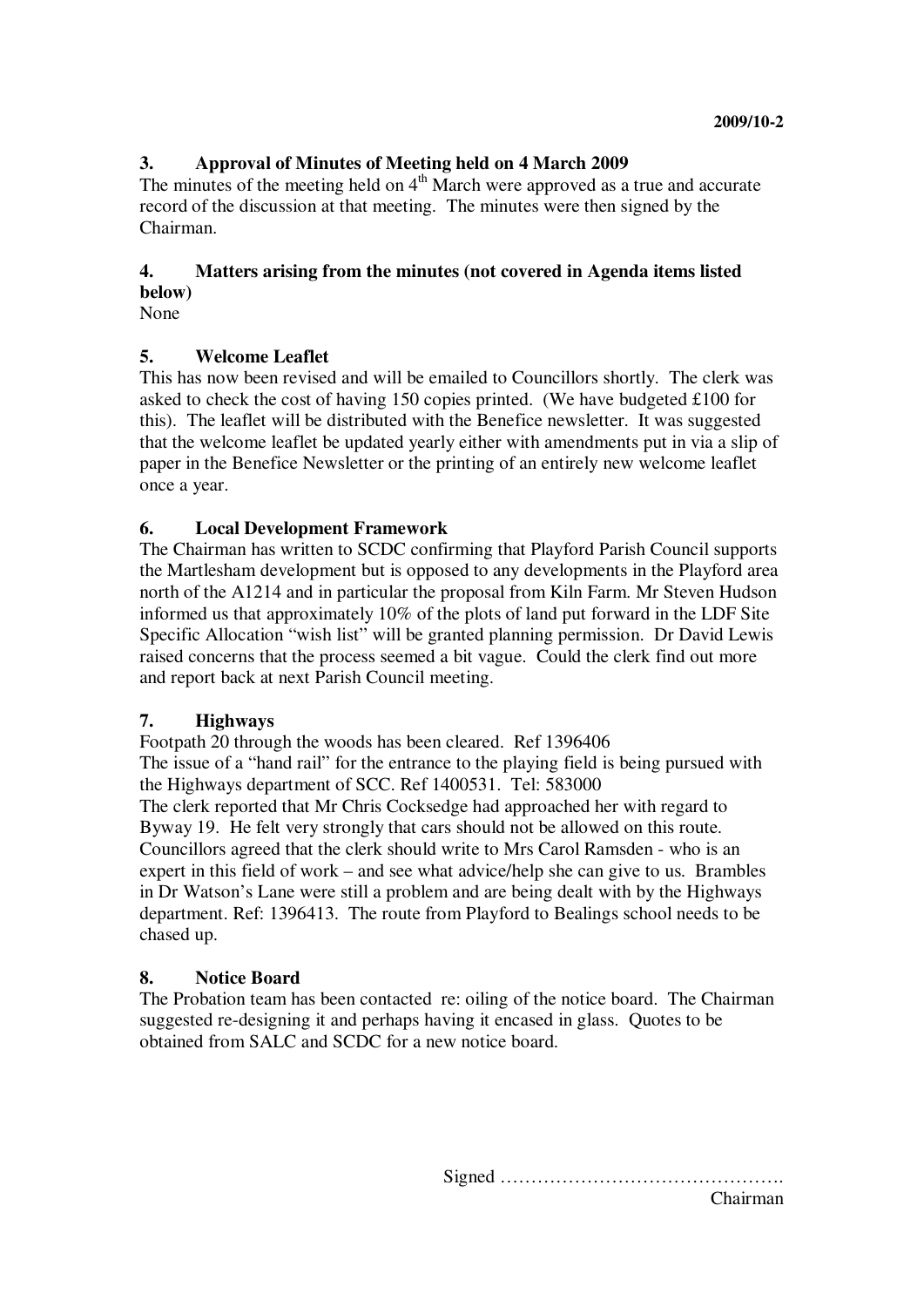## **9 Parish Plan**

Dr John Day reported that the exhibition went well. Two volunteers now need to be recruited to form part of the Action Monitoring Group. An advert will be placed in the Benefice newsletter. Dr John Day commented that he thought Mr Phil Holmes had driven it fantastically well.

## **10 Planning Applications**

#### **C09/0527 Brook House, Brook Lane, Playford, Ipswich, IP6 9DY Erection of first floor rear & side extensions and alterations.**

Dr David Lewis having declared an interest in the above planning application stepped out of the room. Dr John Day reported that the Parish Council has written to SCDC supporting this application

#### **11. Finance:-**

i) The following cheques were reported:-

| Cheque No. 586 | £22.99  | Website Domain (Phil Holmes)                        |
|----------------|---------|-----------------------------------------------------|
| Cheque No. 587 | £105.00 | <b>SALC Subscription</b>                            |
| Cheque No. 588 | £20.00  | Paul Gardiner - Internal Audit                      |
| Cheque No. 589 | £307.80 | Allianz Insurance                                   |
| Cheque No. 590 | £57.00  | S. Cartwright – printer cartridge $\&$ refreshments |
| Cheque No. 591 | £100.00 | B&Q Vouchers for Probation Team                     |

It was decided that to purchase a new dog bin at a cost of  $£195 + VAT$  at the present time was unnecessary.

It was agreed that Mr Phil Holmes should receive a bottle of whisky to thank him for his hard work on maintaining the website for the Parish Council and for his work on the Parish Plan.

ii) The Annual Return and Statement of Accounts 2008/09 were approved by the Councillors and signed by the Chairman and Clerk. These had been internally audited by Mr Paul Gardiner and were now ready for the external auditors BDO Stoy Haywood. Anyone wanting to inspect the accounts will be able to by appointment at the Clerk's house.

The first instalment of the Precept has been received  $(\text{\textsterling}1,750)$  plus a VAT rebate of £413.43. This brings the current account to a very healthy £4,484.60.

#### **12. Correspondence**

Training information from SALC has been received plus a survey which the clerk will fill in.

Police report (to be circulated) - there has been 1 crime reported for April. Letter from Suffolk Agricultural Association to promote Suffolk Show

Signed ……………………………………….